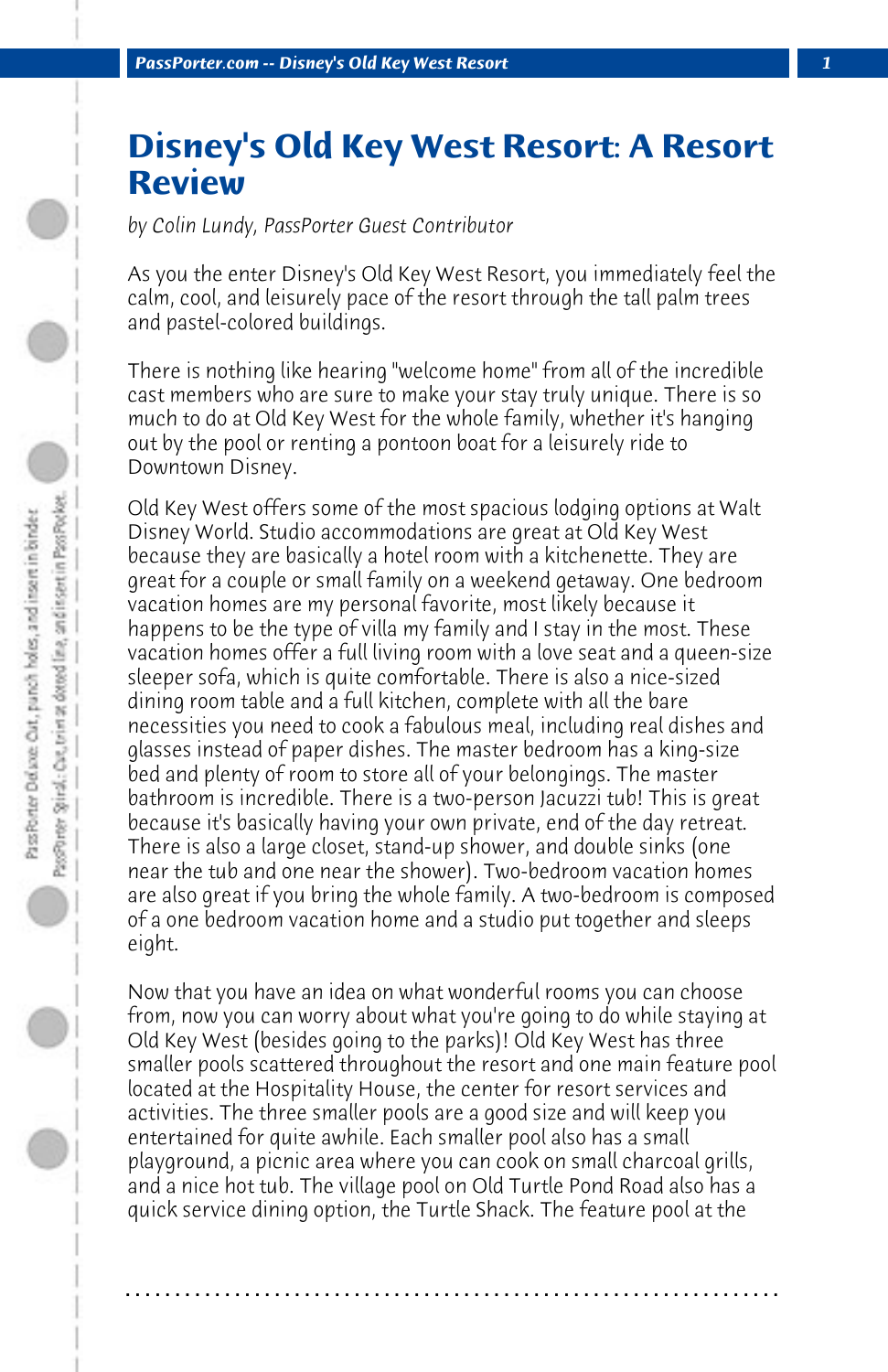resort is quite nice. There are plenty of lounge chairs and tables around the pool, so you will be sure to have a seat. The slide at the pool resembles a sandcastle and is great for children, teens, and even adults. At each of the pools, there are also washing machines and dryers which are complimentary to both members and guests.

In that welcome folder you received at check-in, you will find a copy of Hank's Happenin's, which is the resort activity schedule. You can also obtain a copy at Hank's Rent 'n Return if you need an extra. On this activity schedule, there are many things to do including Wii Mania on the Turtle Krawl, poolside BINGO, crafts, and basketball tournaments. There are usually four to six activities per day, so there is plenty to do to keep busy. Of course, Florida weather does restrict some activities due to weather, so be sure to check Hank's for activity updates! One of my favorite activities to do at Old Key West is to rent a boat and go for a leisurely ride to Downtown Disney. Along the way, you can take some great photos of Peninsular Road, Saratoga Springs Resort, and Downtown Disney. You can also ride the boat over to Port Orleans and take some great photos over there, too. There are also two extremely small arcades at Old Key West. One of them is on the Turtle Krawl and the other is at the Turtle Pond village pool. There are about 10 games in each arcade and offer just enough if you need to play for a little while.

Dining options at Old Key West may seem limited when you see the selection of places to eat, but all of the dining options ensure a fabulous meal. Olivia's Cafe, which is the only table service restaurant at Old Key West, offers not only a great selection of food, but also a great atmosphere to dine in. Breakfast at Olivia's is pretty simple. Olivia's offers pancakes, omelets, eggs, and sausage. It's your basic restaurant breakfast. For lunch and dinner, you can choose from a variety of options. Olivia's offers a nice selection of both meat and seafood. The thing that I enjoy the most about lunch and dinner at Olivia's is the Pineapple-Coconut Bread. This bread is served warm and is absolutely delicious.

The only other places to eat at Old Key West are Good's Food To Go and Turtle Shack Poolside Snacks, which is only open seasonally. Good's serves breakfast, lunch, and dinner and offers a pretty small menu. They have cinnamon rolls, fruit, and omelets for breakfast, and for lunch you can get basically just a hamburger, hot dog, or a sandwich. I would recommend the cinnamon roll for breakfast and a hot dog for lunch. The lines at Good's can get especially long during the lunch rush, so be sure to plan accordingly if you're in a hurry. The Turtle Shack is located at the village pool on Old Turtle Pond Road. If you're staying over there, you can get the same type of food as Good's. The menu is slightly different from Good's because they do not have the same

**. . . . . . . . . . . . . . . . . . . . . . . . . . . . . . . . . . . . . . . . . . . . . . . . . . . . . . . . . . . . . . . . . .**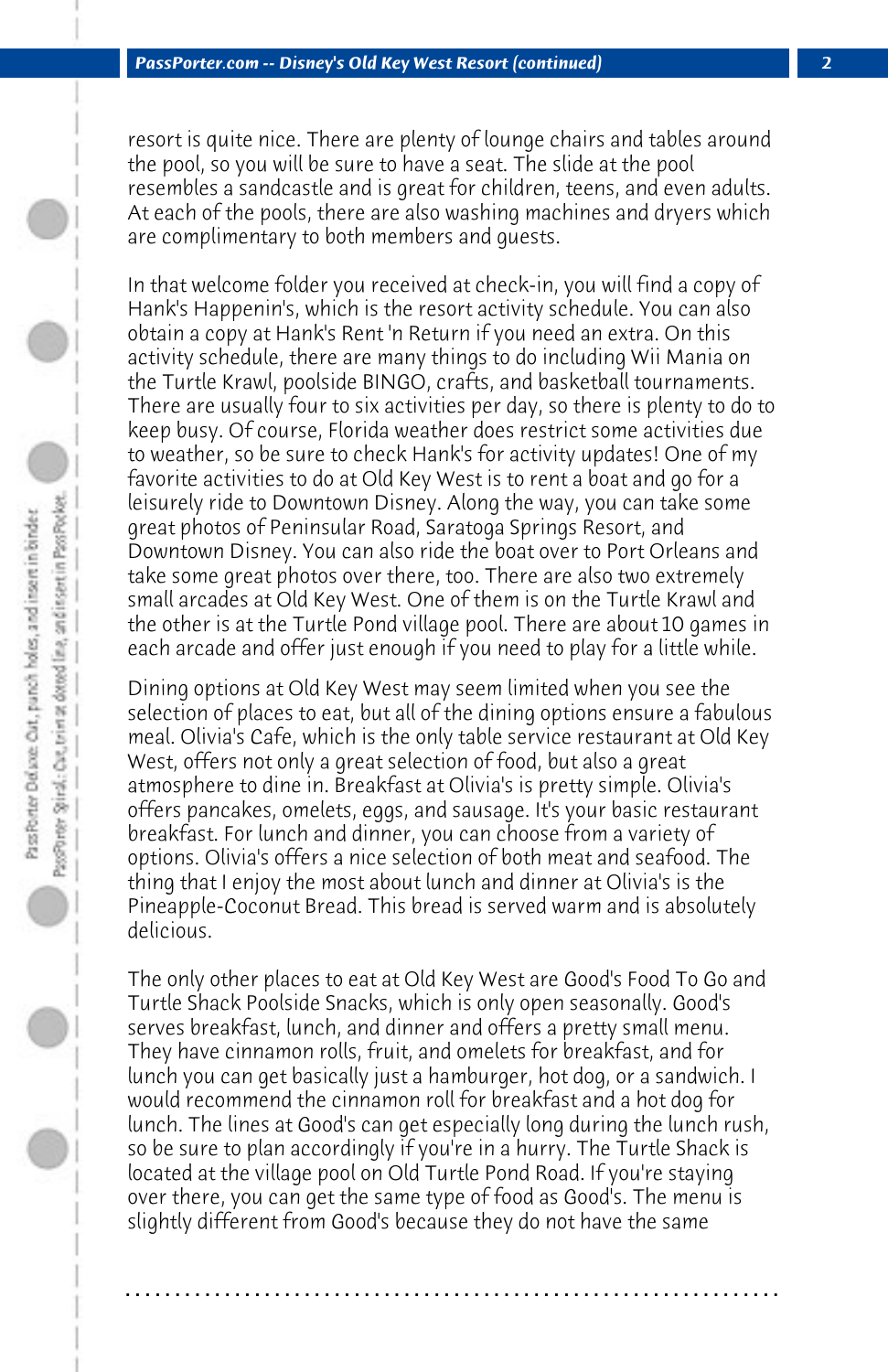cooking equipment.

If you're looking for resort merchandise while at Old Key West, you can stop by Conch Flats General Store. Here you can purchase resort logo merchandise, pins, beer, wine, and Disney Vacation Club merchandise (membership ID required). They also sell pre-packaged breakfast and snack foods such as chips and Disney-branded candy and nuts. It is a great place to pick up an item you left at home or a logo item to show your resort pride!

Old Key West does have a pretty consistent transportation system. Bus service at Old Key West services all theme parks, water parks, and Downtown Disney. There are five bus stops throughout the resort, with the Hospitality House usually being the last stop. This is great especially if you do not have a car. The Downtown Disney bus does stop at the Hospitality House as it enters and exits the resort, so if you need a ride back to your villa, the Downtown Disney bus is the best one to board (especially on a hot day)! If you're looking for a leisurely trip to Downtown Disney, you can also catch the boat from the Hospitality House, which offers a great opportunity to relax before a great time at Downtown Disney.

Overall, Disney's Old Key West Resort is a great place to stay. You're really treated like part of the family while you're there. With the large accommodations, relaxing atmosphere, and great activities, Old Key West is a great choice for families coming to Walt Disney World, because it is truly Disney's Best Kept Secret!

*About The Author: Colin in a sixteen year old high school junior from Massachusetts. He enjoys spending time with his family at Walt Disney World and cannot wait for his trip back to Disney's Old Key West Resort in August. He and his family have been Disney Vacation Club members for sixteen years.*

*Article last updated: 3/1/2011*

*View the latest version online at: http://www.passporter.com/articles/disneys-old-key-west-review.html*

*Copyright by Colin Lundy. All rights reserved under International and Pan-American Copyright Conventions. No part of this publication may be stored in a retrieval system or transmitted in any form by any means electronic, mechanical, photocopying, recording, scanning, or otherwise, except as permitted under sections 107 or 108 of the 1976 United States Copyright Act. Resale of this guide is strictly prohibited without the copyright holder's permission. If you purchased this publication from someone other than PassPorter Travel Press, please call*

**. . . . . . . . . . . . . . . . . . . . . . . . . . . . . . . . . . . . . . . . . . . . . . . . . . . . . . . . . . . . . . . . . .**